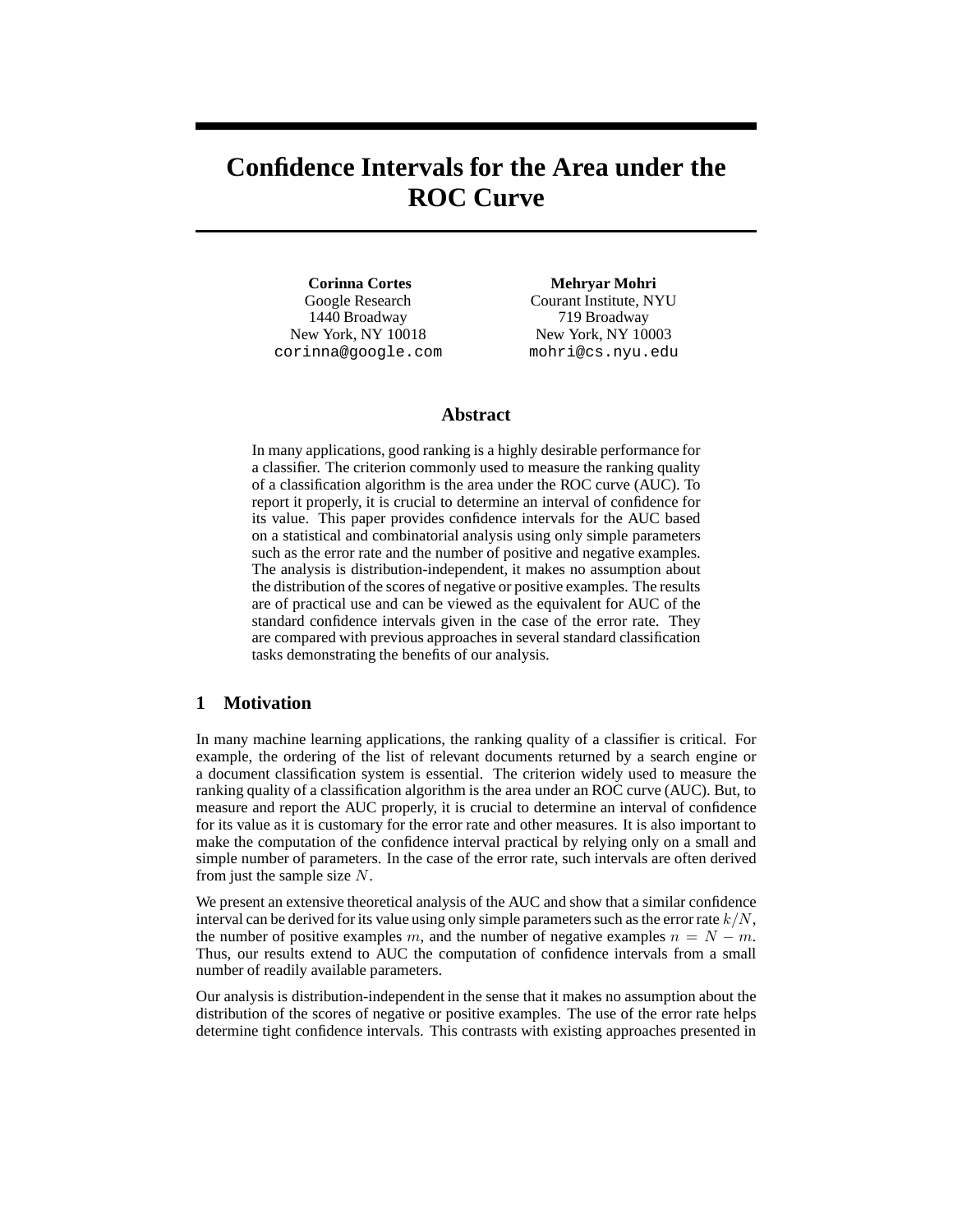the statistical literature [11, 5, 2] which are based either on weak distribution-independent assumptions resulting in too loose confidence intervals, or strong distribution-dependent assumptions leading to tight but unsafe confidence intervals.

We show that our results are of practical use. We also compare them with previous approaches in several standard classification tasks demonstrating the benefits of our analysis. Our results are also useful for testing the statistical significance of the difference of the AUC values of two classifiers.

The paper is organized as follows. We first introduce the definition of the AUC, its connection with the Wilcoxon-Mann-Whitney statistic (Section 2), and briefly review some essential aspects of the existing literature related to the computation of confidence intervals for the AUC. Our computation of the expected value and variance of the AUC for a fixed error rate requires establishing several combinatorial identities. Section 4 presents some existing identities and gives the proof of novel ones useful for the computation of the variance. Section 5 gives the reduced expressions for the expected value and variance of the AUC for a fixed error rate. These can be efficiently computed and used to determine our confidence intervals for the AUC (Section 6). Section 7 reports the result of the comparison of our method with previous approaches, including empirical results for several standard tasks.

### **2 Definition and Properties of the AUC**

The *Receiver Operating Characteristics* (ROC) curves were originally introduced in signal detection theory [6] in connection with the study of radio signals, and have been used since then in many other applications, in particular for medical decision-making. Over the last few years, they have found increased interest in the machine learning and data mining communities for model evaluation and selection [14, 13, 7, 12, 16, 3]. The ROC curve for a binary classification problem plots the true positive rate as a function of the false positive rate. The points of the curve are obtained by sweeping the classification threshold from the most positive classification value to the most negative. For a fully random classification, the ROC curve is a straight line connecting the origin to  $(1, 1)$ . Any improvement over random classification results in an ROC curve at least partially above this straight line. The AUC is defined as the area under the ROC curve.

Consider a binary classification task with  $m$  positive examples and  $n$  negative examples. Let  $C$  be a fixed classifier that outputs a strictly ordered list for these examples. Let  $x_1, \ldots, x_m$  be the output of C on the positive examples and  $y_1, \ldots, y_n$  its output on the negative examples and denote by  $1<sub>X</sub>$  the indicator function of a set X. Then, the AUC, A, associated to  $C$  is given by:

$$
A = \frac{\sum_{i=1}^{m} \sum_{j=1}^{n} 1_{x_i > y_j}}{mn}
$$
 (1)

which is the value of the *Wilcoxon-Mann-Whitney statistic* [10]. Thus, the AUC is closely related to the ranking quality of the classification. It can be viewed as a measure based on pairwise comparisons between classifications of the two classes. It is an estimate of the probability  $P_{xy}$  that the classifier ranks a randomly chosen positive example higher than a negative example. With a perfect ranking, all positive examples are ranked higher than the negative ones and  $A = 1$ . Any deviation from this ranking decreases the AUC, and the expected AUC value for a random ranking is 0.5.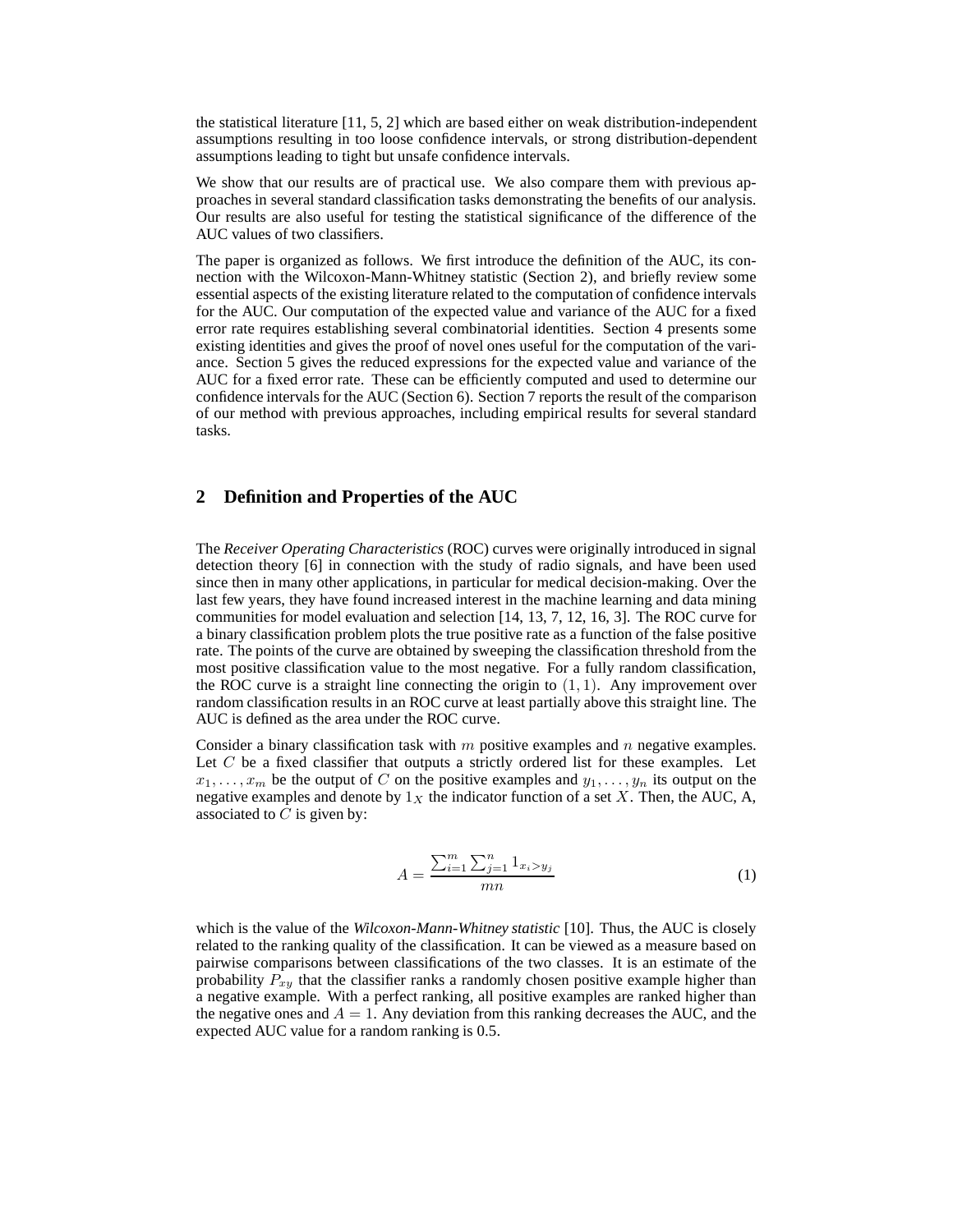## **3 Overview of Related Work**

This section briefly describes some previous distribution-dependent approaches presented in the statistical literature to derive confidence intervals for the AUC and compares them to our method. The starting point for these analyses is a formula giving the variance of the AUC, A, for a fixed distribution of the scores  $P_x$  of the positive examples and  $P_y$  of the negative examples [10, 1]:

$$
\sigma_A^2 = \frac{A(1-A) + (m-1)(\mathbf{P}_{xxy} - A^2) + (n-1)(\mathbf{P}_{xyy} - A^2)}{mn}
$$
 (2)

where  $P_{xxy}$  is the probability that the classifier ranks two randomly chosen positive examples higher than a negative one, and  $P_{xyy}$  the probability that it ranks two randomly chosen negative examples lower than a positive one. To compute the variance exactly using Equation 2, the distributions  $P_x$  and  $P_y$  must be known.

Hanley and McNeil [10] argue in favor of exponential distributions, loosely claiming that this upper-bounds the variance of normal distributions with various means and ratios of variances. They show that for exponential distributions  $P_{xxy} = \frac{A}{2-A}$  and  $P_{xyy} = \frac{2A^2}{1+A}$  $\frac{2A^2}{1+A}$ . The resulting confidence intervals are of course relatively tight, but their validity is questionable since they are based on a strong assumption about the distributions of the positive and negative scores that may not hold in many cases.

An alternative considered by several authors to the exact computation of the variance is to determine instead the maximum of the variance over all possible continuous distributions with the same expected value of the AUC. For all such distributions, one can fix  $m$  and  $n$  and compute the expected AUC and its variance. The maximum variance is denoted by  $\sigma_{max}^2$  and is given by [5, 2]:

$$
\sigma_{max}^2 = \frac{A(1-A)}{\min\{m,n\}} \le \frac{1}{4\min\{m,n\}}\tag{3}
$$

Unfortunately, this often yields loose confidence intervals of limited practical use.

Our approach for computing the mean and variance of the AUC is distribution-independent and inspired by the machine learning literature where analyses typically center on the error rate. We require only that the error rate be measured and compute the mean and variance of the AUC over all distributions  $P_x$  and  $P_y$  that maintain the same error rate. Our approach is in line with that of [5, 2] but it crucially avoids considering the maximum of the variance. We show that it is possible to compute directly the mean and variance of the AUC assigning equal weight to all the possible distributions. Of course, one could argue that not all distributions  $P_x$  and  $P_y$  are equally probable, but since these distributions are highly problem-dependent, we find it risky to make any general assumption on the distributions and thereby limit the validity of our results. Our approach is further justified empirically by the experiments reported in the last section.

#### **4 Combinatorial Analysis**

The analysis of the statistical properties of the AUC given a fixed error rate requires various combinatorial calculations. This section describes several of the combinatorial identities that are used in our computation of the confidence intervals. For all  $q \ge 0$ , let  $X_q(k, m, n)$ be defined by:

$$
X_q(k,m,n) = \sum_{x=0}^k x^q \binom{M}{x} \binom{M'}{x'}
$$
 (4)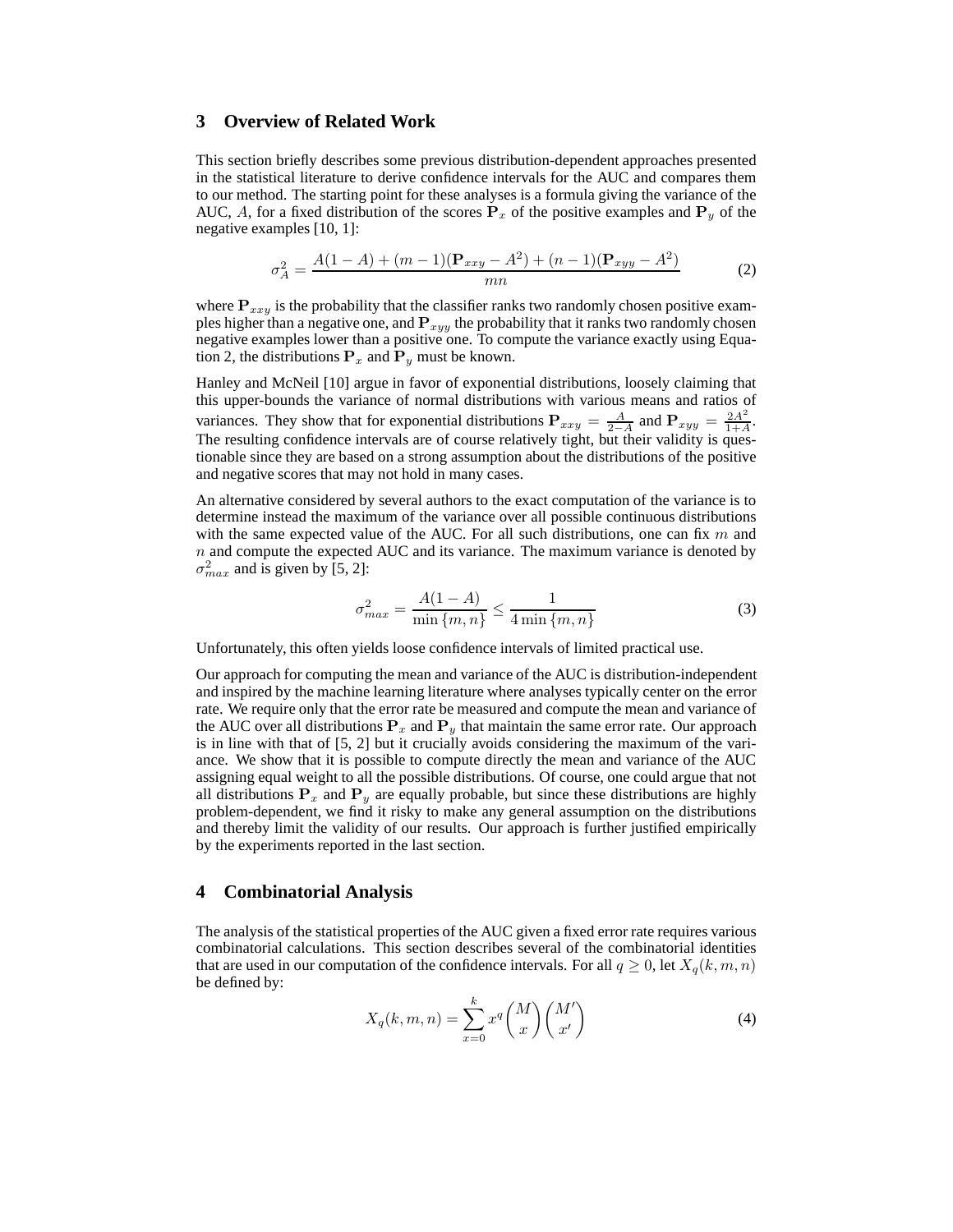where  $M = m - (k - x) + x$ ,  $M' = n + (k - x) - x$ , and  $x' = k - x$ . In previous work, we derived the following two identities which we used to compute the expected value of the AUC  $[4]$ :

$$
X_0(k, m, n) = \sum_{x=0}^k {n+m+1 \choose x} X_1(k, m, n) = \sum_{x=0}^k \frac{(k-x)(m-n) + k}{2} {n+m+1 \choose x}
$$

To simplify the expression of the variance of the AUC, we need to compute  $X_2(k, m, n)$ .

**Proposition 1** Let k, m, n be non-negative integers such that  $k \leq \min\{m, n\}$ , then:

$$
X_2(k,m,n) = \sum_{x=0}^{k} P_2(k,m,n,x) \binom{m+n+1}{x}
$$
 (5)

*where*  $P_2$  *is the following 4th-degree polynomial:*  $P_2(k, m, n, x) = (k - x)/12(-2x^3 + x^2)/2$  $2x^2(2m-n+2k-4)+x(-3m^2+3nm+3m-5km-2k^2+2+k+nk+6n)$  $(3(k-1)m^2 - 3nm(k-1) + 6km + 5m + k^2m + 8n + 8 - 9nk + 3k + k^2 + k^2n)).$ 

*Proof.* The computation of  $X_2$  is based on a recurrence relation giving  $X_2$  in function of  $X_0$  and  $X_1$ . Using the absorption identity commonly used in combinatorics [9],  $X_2(k, m, n)$  can be rewritten as:  $\sum_{x=0}^{k} x^2 {M \choose x} {M' \choose x'} = \sum_{x=1}^{k} M x {M-1 \choose x-1} {M' \choose x'}$ , which, after the change of variable  $x \to x - 1$  and the substitutions of the expressions for M and  $M'$ , leads to

$$
\sum_{x=0}^{k-1} (m-k+2x+2)(x+1) \binom{m-(k-1)+2x}{x} \binom{n+(k-1)-2x-1}{(k-1)-x} \tag{6}
$$

The second-degree polynomial in this expression can be expanded as:

 $(m-k+2x+2)(x+1) = 2x^2 + (m-k+4)x + (m-k+2)$ 

Thus, we have the following recurrence relation:

 $X_2(k, m, n) = 2X_2(k-1, m, n-1) + (m-k+4)X_1(k-1, m, n-1) + (m-k+2)X_0(k, m, n-1)$ Unwrapping the recurrence and using  $X_2(0, m, n) = 0$  for all m and n yield:

$$
X_2(k,m,n) = \sum_{i=1}^k 2^{i-1} [(m-k+3+i)X_1(k-i,m,n-i) + (m-k+i+1)X_0(k-i,m,n-i)]
$$

 $X_0$  and  $X_1$  are both given as a sum. Thus, determining  $X_2$  requires the calculation of two double sums that can be treated in the following way (case of  $X_0$ ):

$$
\sum_{i=1}^{k} 2^{i-1} (m - k + i + 1) \sum_{x=0}^{k-i} {m+n-i+1 \choose x} = \sum_{i=1}^{k} 2^{i-1} (m - k + i + 1) \sum_{x=i}^{k} {m+n-i+1 \choose x-i}
$$

$$
= \sum_{1 \le i \le x \le k} 2^{i-1} (m - k + i + 1) {m+n-i+1 \choose x-i}
$$

The new expression for  $X_2$  becomes:

$$
X_2(k,m,n) = \sum_{x=1}^k \sum_{i=1}^x \left[ \frac{m-k+i+3}{2}((k-x)(m-n+i)+(k-i+2)) - 2 \right] \binom{m+n-i+1}{x-i} \tag{7}
$$

which requires the computation of terms of the type:  $\sum_{i=1}^{x} i^{q} 2^{i-1} \binom{m+n-i+1}{x-i}$ , for  $q =$ 0, 1, 2, or, after the change of variable  $i \rightarrow x - i$ , of the following terms:  $Y_q(k, m, n, x) =$  $\sum_{j=0}^{x-1} j^q 2^{x-j-1} \binom{m+n+1-x+j}{j}$ , for  $q = 0, 1, 2$ . Equation 7, combined with the identities of the following Lemma 1 and the change of variable  $j \rightarrow j+1$  lead to Equation 5. 口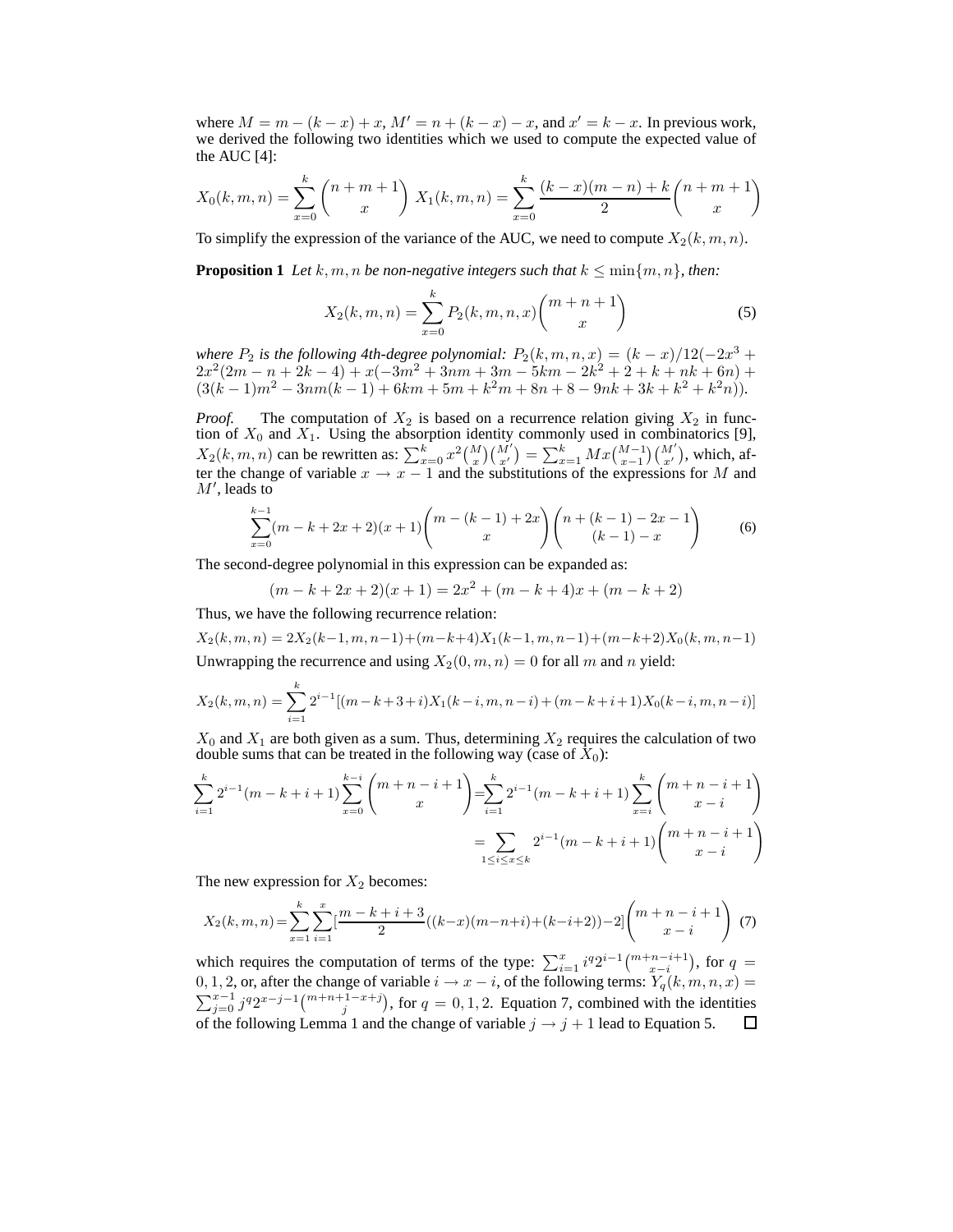**Lemma 1** *The following identities hold for*  $Y_q(k, m, n, x)$ *,*  $q = 0, 1, 2$ *:* 

•  $Y_0(k, m, n, x) = \sum_{j=0}^{x-1} \binom{m+n+1}{j}$ 

• 
$$
Y_1(k, m, n, x) = \sum_{j=0}^{x-1} (2j - (x-1)) \binom{m+n+1}{j}
$$
  
•  $Y(k, m, n, x) = \sum_{j=0}^{x-1} (4j^2 - (4m - 6)i + (m - 1)(m - 2)) \binom{m+n+1}{j}$ 

• 
$$
Y_2(k, m, n, x) = \sum_{j=0}^{x-1} (4j^2 - (4x - 6)j + (x - 1)(x - 3))\binom{m+n+1}{j}
$$

*Proof.* Using the upper negation identity [9],

$$
Y_0(k, m, n, x) = \sum_{j=0}^{x-1} 2^{(x-1)-j} \binom{(x-1) - m - n - 1}{j}
$$
 (8)

Given this expression, the first statement of the lemma follows from the application of the identity related to partial sums of binomial series [9, p. 166]. The two other statements of the lemma are proved similarly using the upper negation identity and that of the partial sum of binomial series.  $\Box$ 

#### **5 Expectation and Variance of the AUC**

This section presents the expression of the expectation and variance of the AUC for a fixed error rate  $k/N$  assuming that all classifications or rankings with k errors are equiprobable. For a given classification, there may be  $x, 0 \le x \le k$ , false positive examples. Since the number of errors is fixed, there are  $x' = k - x$  false negative examples. The expression  $X_q$ discussed in the previous section represents the  $q$ -th moment of x over all classifications with exactly k errors. In previous work, we gave the exact expression of the expectation of the AUC for a fixed number of errors  $k$ :

**Proposition 2 ([4])** *Assume that a binary classification task with* m *positive examples and* n *negative examples is given. Then, the expected value of the AUC,* A*, over all classifications with* k *errors is given by:*

$$
\mathbf{E}[A] = 1 - \frac{k}{m+n} - \frac{(n-m)^2(m+n+1)}{4mn} \left( \frac{k}{m+n} - \frac{\sum_{x=0}^{k-1} {m+n \choose x}}{\sum_{x=0}^{k} {m+n+1 \choose x}} \right).
$$

Note that the two sums in this expression cannot be further simplified since they are known not to admit a closed form [9]. We also gave the expression of the variance of the AUC in terms of the function  $F$  defined for all  $Y$  by:

$$
F(Y) = \frac{\sum_{x=0}^{k} {M \choose x} {M' \choose x'}}{\sum_{x=0}^{k} {M \choose x} {M' \choose x'}}.
$$
\n(9)

The following proposition reproduces that result:

**Proposition 3 ([4])** *Assume that a binary classification task with* m *positive examples and* n *negative examples is given. Then, the variance of the AUC* A *over all classifications with* k errors is given by:  $\sigma^2(A) = F((1 - \frac{\frac{x}{n} + \frac{k-x}{2}}{2})^2) - F((1 - \frac{\frac{x}{n} + \frac{k-x}{2}}{2}))^2 +$  $F(\frac{mx^2+n(k-x)^2+(m(m+1)x+n(n+1)(k-x))-2x(k-x)(m+n+1)}{12m^2n^2}).$ 

Because of the products of binomial terms, the computation of the variance using this expression is inefficient even for relatively small values of  $m$  and  $n$ . This expression can however be reduced using the identities presented in the previous section which leads to significantly more efficient computations that we have been using in all our experiments.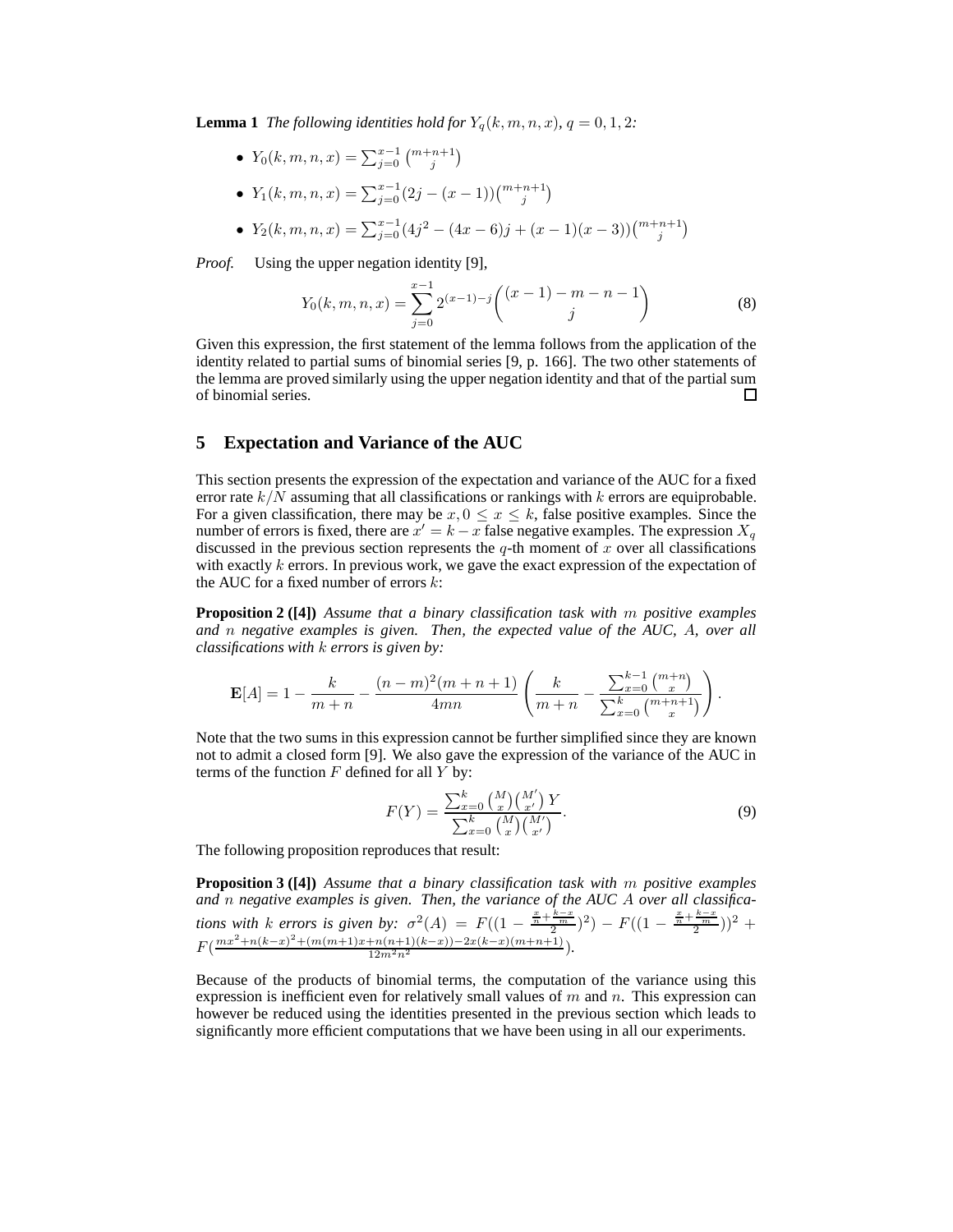**Corollary 1 ([4])** *Assume that a binary classification task with* m *positive examples and* n *negative examples is given. Then, the variance of the AUC* A *over all classifications with* k errors is given by:  $\sigma^2(A) = \frac{(m+n+1)(m+n)(m+n-1)T((m+n-2)Z_4-(2m-n+3k-10)Z_3)}{72m^2n^2} +$  $\frac{(m+n+1)(m+n)T(m^2-nm+3km-5m+2k^2-nk+12-9k)Z_2}{48m^2n^2} - \frac{(m+n+1)^2(m-n)^4Z_1^2}{16m^2n^2} - \frac{(m+n+1)Q_1Z_1}{72m^2n^2} + \frac{kQ_0}{144m^2n^2}$  with:  $Z_i = \frac{\sum_{x=0}^{k-i} \binom{m+n+1-i}{x}}{\sum_{k}^{k} \binom{m+n+1}{x}}$  $\sum_{x=0}^{x=0} {m+n+1 \choose x}$ ,  $T = 3((m-n)^2 + m + n) + 2$ , and:  $Q_0 = (m+n+1)Tk^2 + ((-3n^2+3mn+3m+1)T - 12(3mn+m+n) - 8)k + (-3m^2+$  $7m + 10n + 3nm + 10$ <br>T –  $4(3mn + m + n + 1)$ 

 $Q_1 = Tk^3 + 3(m-1)Tk^2 + ((-3n^2 + 3mn - 3m + 8)T - 6(6mn + m + n))k + (-3m^2 +$  $7(m+n) + 3mn)T - 2(6mn + m + n)$ 

*Proof.* The expression of the variance given in Proposition 3 requires the computation of  $X_q(k, m, n)$ ,  $q = 0, 1, 2$ . Using the identities giving the expressions of  $X_0$  and  $X_1$  and Proposition 1, which provides the expression of  $X_2, \sigma^2(A)$  can be reduced to the expression given by the corollary.  $\Box$ 

#### **6 Theory and Analysis**

Our estimate of the confidence interval for the AUC is based on a simple and natural assumption. The main idea for its computation is the following. Assume that a confidence interval  $E = [e_1, e_2]$  is given for the error rate of a classifier C over a sample S, with the confidence level  $1 - \epsilon$ . This interval may have have been derived from a binomial model of C, which is a standard assumption for determining a confidence interval for the error rate, or from any other model used to compute that interval. For a given error rate  $e \in E$ , or equivalently for a given number of misclassifications, we can use the expectation and variance computed in the previous section and Chebyshev's inequality to predict a confidence interval  $A_e$  for the AUC at the confidence level  $1 - \epsilon'$ . Since our equiprobable model for the classifications is independent of the model used to compute the interval of confidence for the error rate, we can use E and  $A_e, e \in E$ , to compute a confidence interval of the AUC at the level  $(1 - \epsilon)(1 - \epsilon')$ .

**Theorem 1** *Let* C *be a binary classifier and let* S *be a data sample of size* N *with* m *positive examples and n negative examples,*  $N = m + n$ *. Let*  $E = [e_1, e_2]$  *be a confidence interval for the error rate of* C *over* S *at the confidence level*  $1 - \epsilon$ . Then, for any  $\epsilon'$ ,  $0 \leq \epsilon' \leq 1$ , we can compute a confidence interval for the AUC value of the classifier C at *the confidence level*  $(1 - \epsilon)(1 - \epsilon')$  *that depends only on*  $\epsilon$ *,*  $\epsilon'$ *, m, n, and the interval E.* 

*Proof.* Let  $k_1 = Ne_1$  and  $k_2 = Ne_2$  be the number of errors associated to the error rates  $e_1$  and  $e_2$ , and let  $I_K$  be the interval  $I_K = [k_1, k_2]$ . For a fixed  $k \in I_K$ , by Propositions 2 and Corollary 1, we can compute the exact value of the expectation  $E[A_k]$  and variance  $\sigma^2(A_k)$  of the AUC  $A_k$ . Using Chebyshev's inequality, for any  $k \in I_K$  and any  $\epsilon_k > 0$ ,

$$
\mathbf{P}\left(|A_k - \mathbf{E}[A_k]| \ge \frac{\sigma(A_k)}{\sqrt{\epsilon_k}}\right) \le \epsilon_k \tag{10}
$$

where  $\mathbf{E}[A_k]$  and  $\sigma(A_k)$  are the expressions given in Propositions 2 and Corollary 1, which depend only on k, m, and n. Let  $\alpha_1$  and  $\alpha_2$  be defined by:

$$
\alpha_1 = \min_{k \in I_K} \left\{ \mathbf{E}[A_k] - \frac{\sigma(A_k)}{\sqrt{\epsilon_k}} \right\} \qquad \alpha_2 = \max_{k \in I_K} \left\{ \mathbf{E}[A_k] + \frac{\sigma(A_k)}{\sqrt{\epsilon_k}} \right\} \tag{11}
$$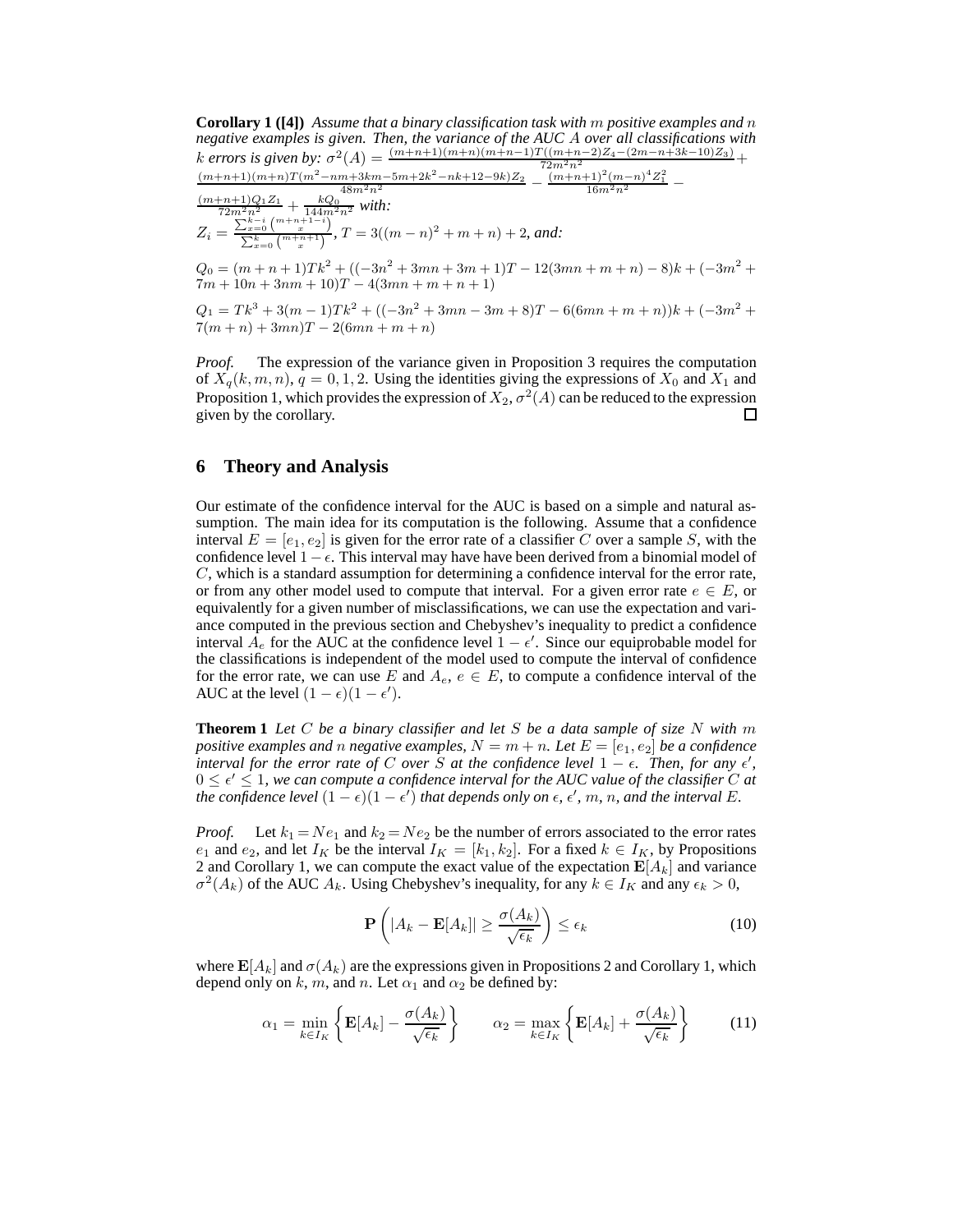

Figure 1: Comparison of the standard deviations for three different methods with: (a)  $m = n = 500$ ; (b)  $m = 400$  and  $n = 200$ . The curves are obtained by computing the expected AUC and its standard deviations for different values of the error rate using the maximum-variance approach (Eq. 3), our distribution-independent method, and the distribution-dependent approach of Hanley [10].

 $\alpha_1$  and  $\alpha_2$  only depend on  $I_K$  (i.e., on  $e_1$  and  $e_2$ ), and on k, m, and n. Let  $I_A$  be the confidence interval defined by  $I_A = [\alpha_1, \alpha_2]$  and let  $\epsilon_k = \epsilon'$  for all  $k \in I_K$ . Using the fact that the confidence interval E is independent of our equiprobability model for fixed- $k$ AUC values and the Bayes' rule:

$$
\mathbf{P}(A \in I_A) = \sum_{k \in \mathbb{R}_+} P(A \in I_A \mid K = k) P(K = k) \tag{12}
$$

$$
\geq \sum_{k \in I_K} P(A \in I_A \mid K = k) P(K = k) \tag{13}
$$

$$
\geq (1 - \epsilon') \sum_{k \in I_K} P(K = k) \geq (1 - \epsilon')(1 - \epsilon) \tag{14}
$$

where we used the property of Eq. 10 and the definitions of the intervals  $I_K$  and  $I_A$ . Thus, *IA* constitutes a confidence interval for the AUC value of *C* at the confidence level  $(1 - \epsilon)(1 - \epsilon')$ . □  $(\epsilon)(1-\epsilon').$ 

In practice, the confidence interval  $E$  is often determined as a result of the assumption that C follows a binomial law. This leads to the following theorem.

**Theorem 2** *Let* C *be a binary classifier, let* S *be a data sample of size* N *with* m *positive* examples and n negative examples,  $N = m + n$ , and let  $k_0$  be the number of misclassifica*tions of* C *on* S. Assume that C follows a binomial law, then, for any  $\epsilon$ ,  $0 \leq \epsilon \leq 1$ , we can *compute a confidence interval of the AUC value of the classifier* C *at the confidence level*  $1 − ε$  *that depends only on*  $\epsilon$ *, k*<sub>0</sub>*, m, and n.* 

*Proof.* Assume that C follows a binomial law with coefficient p. Then, Chebyshev's inequality yields:

$$
\mathbf{P}(|C - \mathbf{E}[C]| \ge \eta) \le \frac{p(1 - p)}{N\eta^2} \le \frac{1}{4N\eta^2}
$$
 (15)

Thus,  $E = \left[\frac{k_0}{N} - \frac{1}{2\sqrt{(1-\lambda)}}\right]$  $\frac{1}{2\sqrt{(1-\sqrt{1-\epsilon})N}}, \frac{k_0}{N}+\frac{1}{2\sqrt{(1-\sqrt{1-\epsilon})N}}$  $\frac{1}{2\sqrt{(1-\sqrt{1-\epsilon})N}}$  forms a confidence interval for the error rate of C at the confidence level  $\sqrt{1-\epsilon}$ . By Theorem 1, we can compute for the AUC value a confidence interval at the level  $(1 - (1 - \sqrt{1 - \epsilon}))(1 - (1 - \sqrt{1 - \epsilon})) = 1 - \epsilon$ depending only on  $\epsilon$ , m, n, and the interval E, i.e.,  $k_0$ ,  $N = m + n$ , and  $\epsilon$ . For large  $N$ , we can use the normal approximation of the binomial law to determine a finer interval  $E$ . Indeed, for large  $N$ ,

$$
\mathbf{P}(|C - \mathbf{E}[C]| \ge \eta) \le 2\Phi(2\sqrt{N}\eta)
$$
\n(16)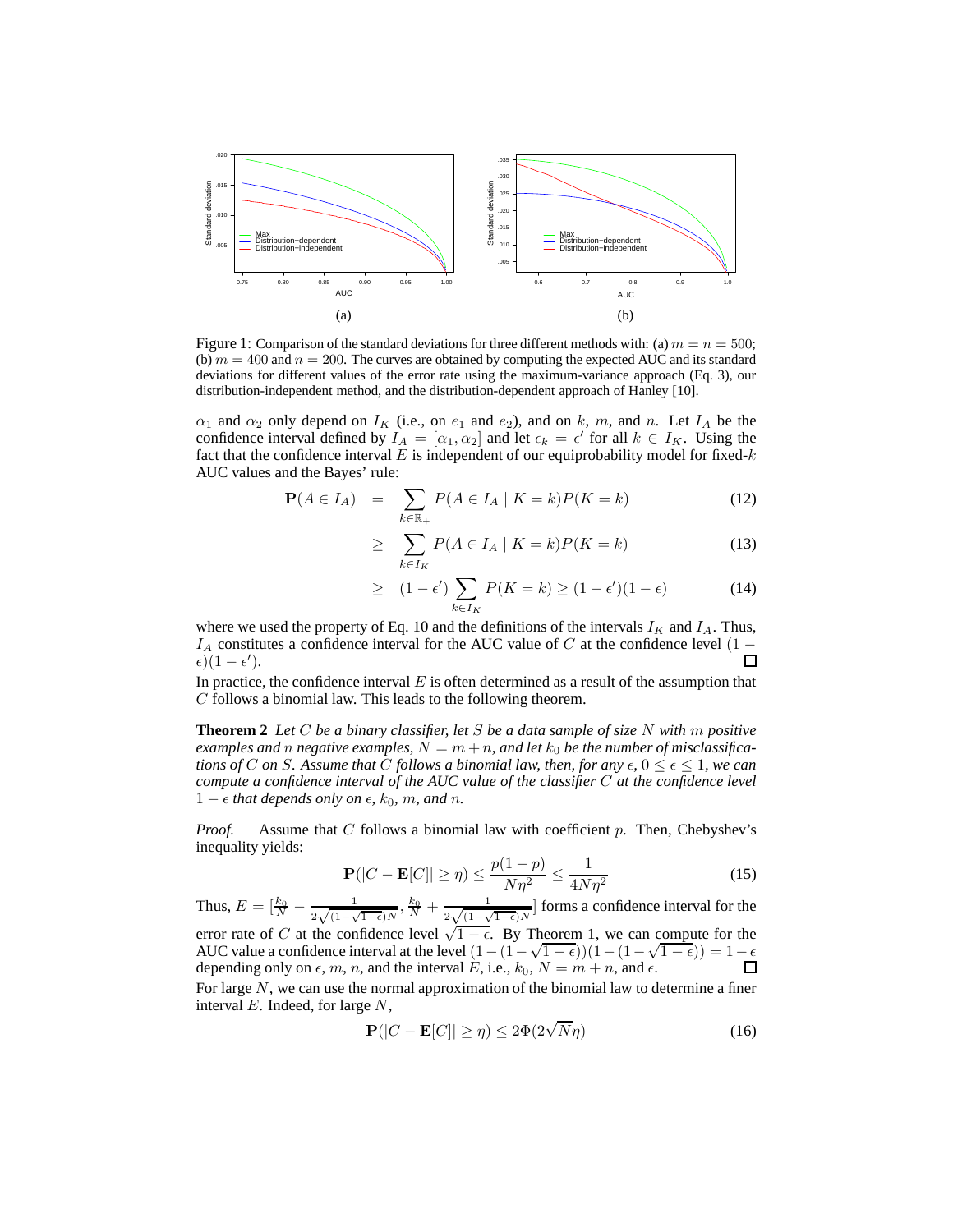| <b>NAME</b>  | $m + n$ | $\frac{n}{m+n}$ | <b>AUC</b> | $\frac{k}{m+n}$ | $\sigma_{\text{indep}}$ | $\sigma_{\rm A}$ | $\sigma_{\rm dep}$ | $\sigma_{\text{max}}$ |
|--------------|---------|-----------------|------------|-----------------|-------------------------|------------------|--------------------|-----------------------|
| pima         | 368     | 0.63            | 0.70       | 0.24            | 0.0297                  | 0.0440           | 0.0269             | 0.0392                |
| yeast        | 700     | 0.67            | 0.63       | 0.26            | 0.0277                  | 0.0330           | 0.0215             | 0.0317                |
| credit       | 303     | 0.54            | 0.87       | 0.13            | 0.0176                  | 0.0309           | 0.0202             | 0.0281                |
| internet-ads | 1159    | 0.17            | 0.85       | 0.05            | 0.0177                  | 0.0161           | 0.0176             | 0.0253                |
| page-blocks  | 2473    | 0.10            | 0.84       | 0.03            | 0.0164                  | 0.0088           | 0.0161             | 0.0234                |
| ionosphere   | 201     | 0.37            | 0.85       | 0.13            | 0.0271                  | 0.0463           | 0.0306             | 0.0417                |

Table 1: Accuracy and AUC values for AdaBoost [8] and estimated standard deviations for several datasets from the UC Irvine repository.  $\sigma_{\text{indep}}$  is a distribution-independent standard deviation obtained using our method (Theorem 2).  $\sigma_A$  is given by Eq. (2) with the values of A,  $P_{xxy}$ , and  $P_{xyy}$ derived from data.  $\sigma_{dep}$  is the distribution-dependent standard deviation of Hanley [10], which is based on assumptions that may not always hold.  $\sigma_{\text{max}}$  is defined by Eq. (3). All results were obtained on a randomly selected test set of size  $m + n$ .

with  $\Phi(u) = \int_u^{\infty} \frac{e^{-x^2/2}}{\sqrt{2\pi}} dx$ . Thus,  $E = \left[\frac{k_0}{N} - \frac{\Phi^{-1}(\frac{1-\sqrt{1-\epsilon}}{2})}{2\sqrt{N}}\right]$  $\frac{\left(\frac{1-\sqrt{1-\epsilon}}{2}\right)}{2\sqrt{N}},\frac{k_0}{N}+\frac{\Phi^{-1}\left(\frac{1-\sqrt{1-\epsilon}}{2}\right)}{2\sqrt{N}}$  $\frac{\left(\frac{2}{2}\right)}{2\sqrt{N}}$  is the confidence interval for the error rate at the confidence level  $\sqrt{1 - \epsilon}$ .

For simplicity, in the proof of Theorem 2,  $\epsilon_k$  was chosen to be a constant ( $\epsilon_k = \epsilon'$ ) but, in general, it can be another function of  $k$  leading to tighter confidence intervals. The results presented in the next section were obtained with  $\epsilon_k = a_0 \exp((k - k_0)^2 / 2a_1^2)$ , where  $a_0$ and  $a_1$  are constants selected so that the inequality 14 be verified.

#### **7 Experiments and Comparisons**

The analysis in the previous section provides a principled method for computing a confidence interval of the AUC value of a classier C at the confidence level  $1 - \epsilon$  that depends only on  $k, n$  and m. As already discussed, other expressions found in the statistical literature lead to either too loose or unsafely narrow confidence intervals based on questionable assumptions on the probability functions  $P_x$  and  $P_y$  [10, 15]. Figure 1 shows a comparison of the standard deviations obtained using the maximum-approach (Eq. 3), the distribution-dependent expression from [10], and our distribution-independent method for various error rates. For  $m = n = 500$ , our distribution-independent method consistently leads to tighter confidence intervals (Fig. 1 (a)). It also leads to tighter confidence intervals for AUC values more than .75 for the uneven distribution  $m = 400$  and  $n = 200$ (Fig. 1 (b)). For lower AUC values, the distribution-dependent approach produces tighter intervals, but its underlying assumptions may not hold.

A different comparison was made using several datasets available from the UC Irvine repository (Table 1). The table shows that our estimates of the standard deviations ( $\sigma_{\text{inden}}$ ) are in general close to or tighter than the distribution-dependent standard deviation  $\sigma_{\text{dep}}$  of Hanley [10]. This is despite we do not make any assumption about the distributions of positive and negative examples. In contrast, Hanley's method is based on specific assumptions about these distributions. Plots of the actual ranking distribution demonstrate that these assumptions are often violated however. Thus, the relatively good performance of Hanley's approach on several data sets can be viewed as fortuitous and is not general. Our distribution-independent method provides tight confidence intervals, in some cases tighter than those derived from  $\sigma_A$ , in particular because it exploits the information provided by the error rate. Our analysis can also be used to determine if the AUC values produced by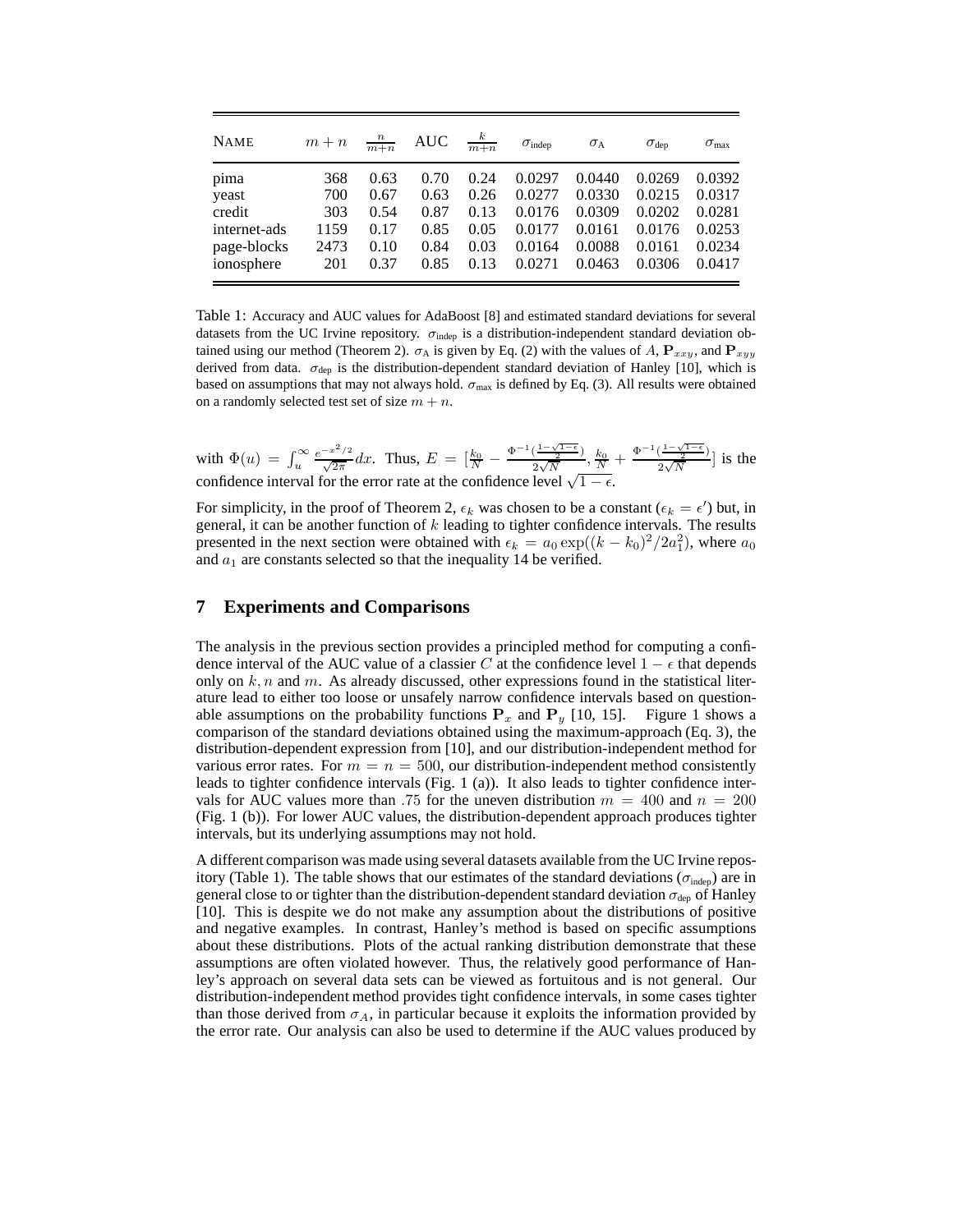two classifiers are statistically significant by checking if the AUC value of one falls within the confidence interval of the other.

#### **8 Conclusion**

We presented principled techniques for computing useful confidence intervals for the AUC from simple parameters: the error rate, and the negative and positive sample sizes. We demonstrated the practicality of these confidence intervals by comparing them to previous approaches in several tasks. We also derived the exact expression of the variance of the AUC for a fixed  $k$ , which can be of interest in other analyses related to the AUC.

The Wilcoxon-Mann-Whitney statistic is a general measure of the quality of a ranking that is an estimate of the probability that the classifier ranks a randomly chosen positive example higher than a negative example. One could argue that accuracy at the top or the bottom of the ranking is of higher importance. This, however, contrarily to some belief, is already captured to a certain degree by the definition of the Wilcoxon-Mann-Whitney statistic which penalizes *more* errors at the top or the bottom of the ranking. It is however an interesting research problem to determine how to incorporate this bias in a stricter way in the form of a score-specific weight in the ranking measure, a weighted Wilcoxon-Mann-Whitney statistic, or how to compute the corresponding expected value and standard deviation in a general way and design machine learning algorithms to optimize such a measure. A preliminary analysis suggests, however, that the calculation of the expectation and the variance are likely to be extremely complex in that case. Finally, it could also be interesting but difficult to adapt our results to the distribution-dependent case and compare them to those of [10].

#### **Acknowledgments**

We thank Rob Schapire for pointing out to us the problem of the statistical significance of the AUC, Daryl Pregibon for the reference to [11], and Saharon Rosset for various discussions about the topic of this paper.

#### **References**

- [1] D. Bamber. The Area above the Ordinal Dominance Graph and the Area below the Receiver Operating Characteristic Graph. *Journal of Math. Psychology*, 12, 1975.
- [2] Z. W. Birnbaum and O. M. Klose. Bounds for the Variance of the Mann-Whitney Statistic. *Annals of Mathematical Statistics*, 38, 1957.
- [3] J-H. Chauchat, R. Rakotomalala, M. Carloz, and C. Pelletier. Targeting Customer Groups using Gain and Cost Matrix; a Marketing Application. Technical report, ERIC Laboratory - University of Lyon 2, 2001.
- [4] Corinna Cortes and Mehryar Mohri. AUC Optimization vs. Error Rate Minimization. In *Advances in Neural Information Processing Systems (NIPS 2003)*, volume 16, Vancouver, Canada, 2004. MIT Press.
- [5] D. Van Dantzig. On the Consistency and Power of Wilcoxon's Two Sample Test. In *Koninklijke Nederlandse Akademie van Weterschappen, Series A*, volume 54, 1915.
- [6] J. P. Egan. *Signal Detection Theory and ROC Analysis*. Academic Press, 1975.
- [7] C. Ferri, P. Flach, and J. Hern´andez-Orallo. Learning Decision Trees Using the Area Under the ROC Curve. In *Proceedings of the 19th International Conference on Machine Learning*. Morgan Kaufmann, 2002.